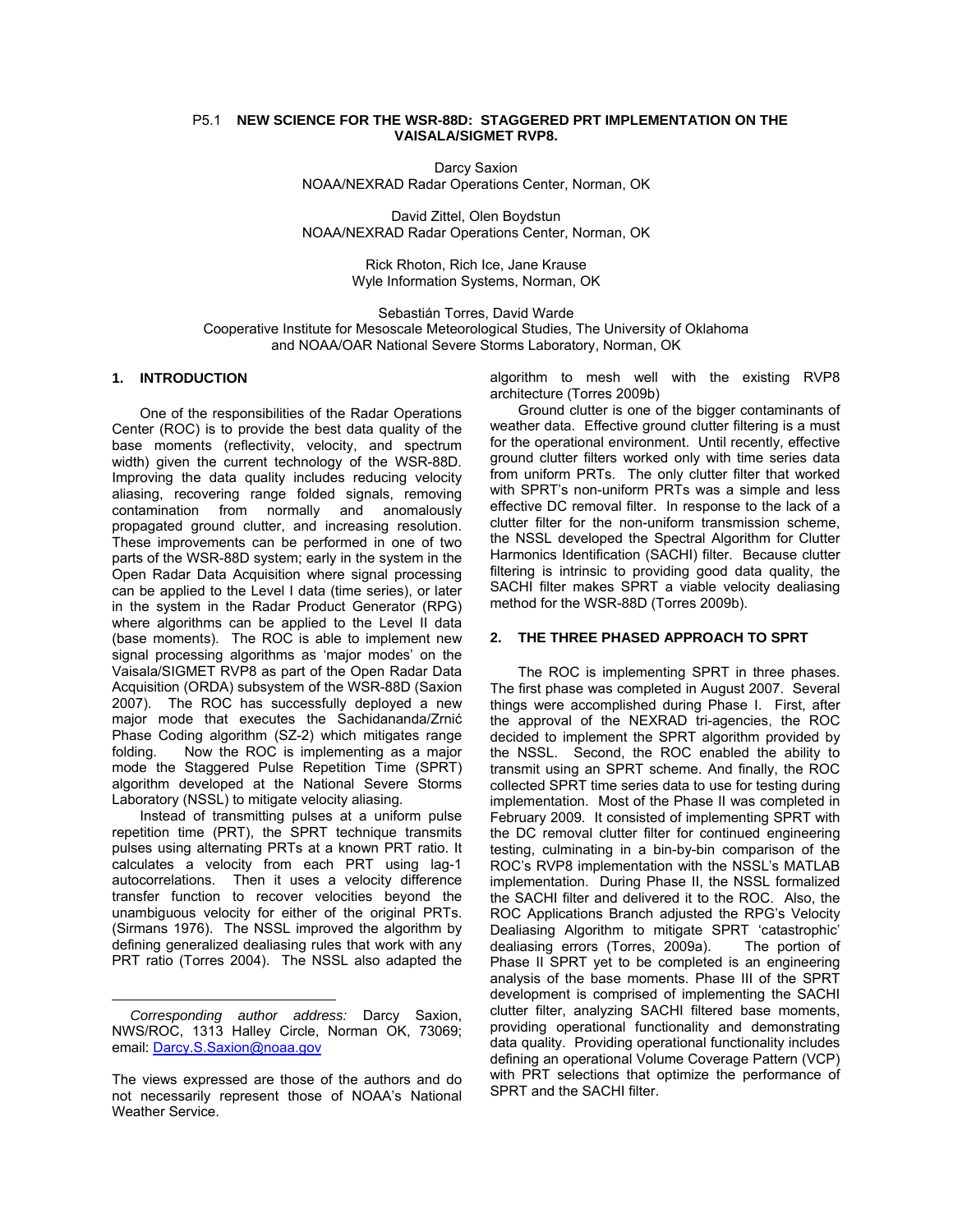At the beginning of Phase III, the ROC was faced with two tasks: define an operational VCP and determine how to approach the engineering analysis. To do this, the ROC formed the SPRT working group (SWG) that is comprised of ROC Software software engineers, ROC systems engineers, ROC Applications Branch meteorologists, and NSSL scientists. The mission of the SWG is to provide guidance and recommendations to the ROC and NEXRAD tri-agencies regarding SPRT implementation. The SWG decided to make a first attempt at an operational VCP then modify it to aid with the engineering analysis. We ended up with engineering VCP 223.

### **3. VCP OVERVIEW**

Before continuing to discuss the development of the SPRT VCP, it is helpful to review how the VCP definition affects the operation of the radar and the signal processing environment. When providing new signal processing algorithms via a major mode, the method by which the algorithm is executed is the VCP definition. Each cut, or elevation scan, has an associated signal processing technique. Take VCP 221, for example (see Figure 1). The lowest two elevations, 0.5º and 1.45º, have split-cut processing using SZ-2 mode processing. Scans at elevation angles 2.4, 3.4, 4.3 and 6.0 degrees use batch mode processing. And, finally, scans at elevations 9.9, 14.6, and 19.5 degrees use contiguous Doppler mode processing.

Another important parameter that the VCP definition specifies is the rotation rate for each elevation scan. This defines the speed of rotation of the antenna and determines how many seconds each scan takes to complete. The sum of the time for each scan for all the scans (plus a small amount of additional time for retracing) gives the total time needed for the VCP to update. For VCP 221, the update time is 5.75 minutes.

 The final parameter that needs to be considered is the PRT which is the time between the transmitted pulses. Since PRT affects range folding, velocity aliasing, and the number of samples per range bin, it plays a critical role in the quality of the estimates of the base moments. Again, let's look at VCP 221. On the first scan at 0.5º of elevation, the PRT is long, allowing for sampling the atmosphere at long ranges, but the maximum unambiguous velocity is very small, thus the velocities tend to alias. The second scan at 0.5º of elevation uses a short PRT. This provides a high maximum unambiguous velocity, but a short maximum range. At this low elevation angle, the short PRT will very often have range folded echoes, or signals from beyond the maximum range overlaid onto the signal within the maximum range. Clearly, range folding and velocity aliasing degrades data quality. One method to mitigate these problems is to introduce new signal processing techniques that correct them. In VCP 221, on the elevation scan at 0.5º, the VCP uses the SZ-2 major mode to greatly reduce the amount of range folding seen on the second scan with the short PRT. This allows for the use of shorter PRTs which provide higher unambiguous velocities.

# **4. ENGINEERING VCP 223**

When creating an operational VCP, the SWG had a number of constraints to consider. First, the SWG needed to determine if it would add a new VCP to the operational suite of VCPs or modify an existing VCP. The final decision for this is still outstanding, however, since the number of VCPs has grown in recent years (in part because of the addition of the range-velocity mitigation VCPs). The SWG took the approach of modifying an existing VCP. We began by looking at other range-velocity VCPs. First, we looked VCP 121, the range-velocity mitigation VCP using Multi-PRF Dealiasing Algorithm (MPDA) (Zittel 2005) because SPRT could reduce the number of scans MPDA needed. However, since SPRT is a range-velocity mitigation technique best suited for upper tilts of a VCP (because of higher wind speeds and smaller coverage in range resulting in faster update times and less range folding), we decided to combine it with the SZ-2 range folding mitigation technique that is suited for lower tilts. We chose to work with VCP 221 since its rotation rates matched SPRT needs. The first task was to determine which of the batch and contiguous Doppler scans we could replace with SPRT.



Two other constraints that the SWG considered when defining an operational VCP were the update time and the impact on data quality. The meteorological community needs update times as fast as possible to be able to closely track storm development. However, methods to improve data quality perform best with higher numbers of samples and slower rotation rates (thus, slower update times). When determining which elevation angles would benefit by using SPRT processing, the SWG needed to carefully weigh the improvement in recovered velocities, the range covered by the scan, and the effects of different PRTs on the update time of the scan.

The NSSL had provided recommendations of PRTs yielding optimal performance for SPRT with the SACHI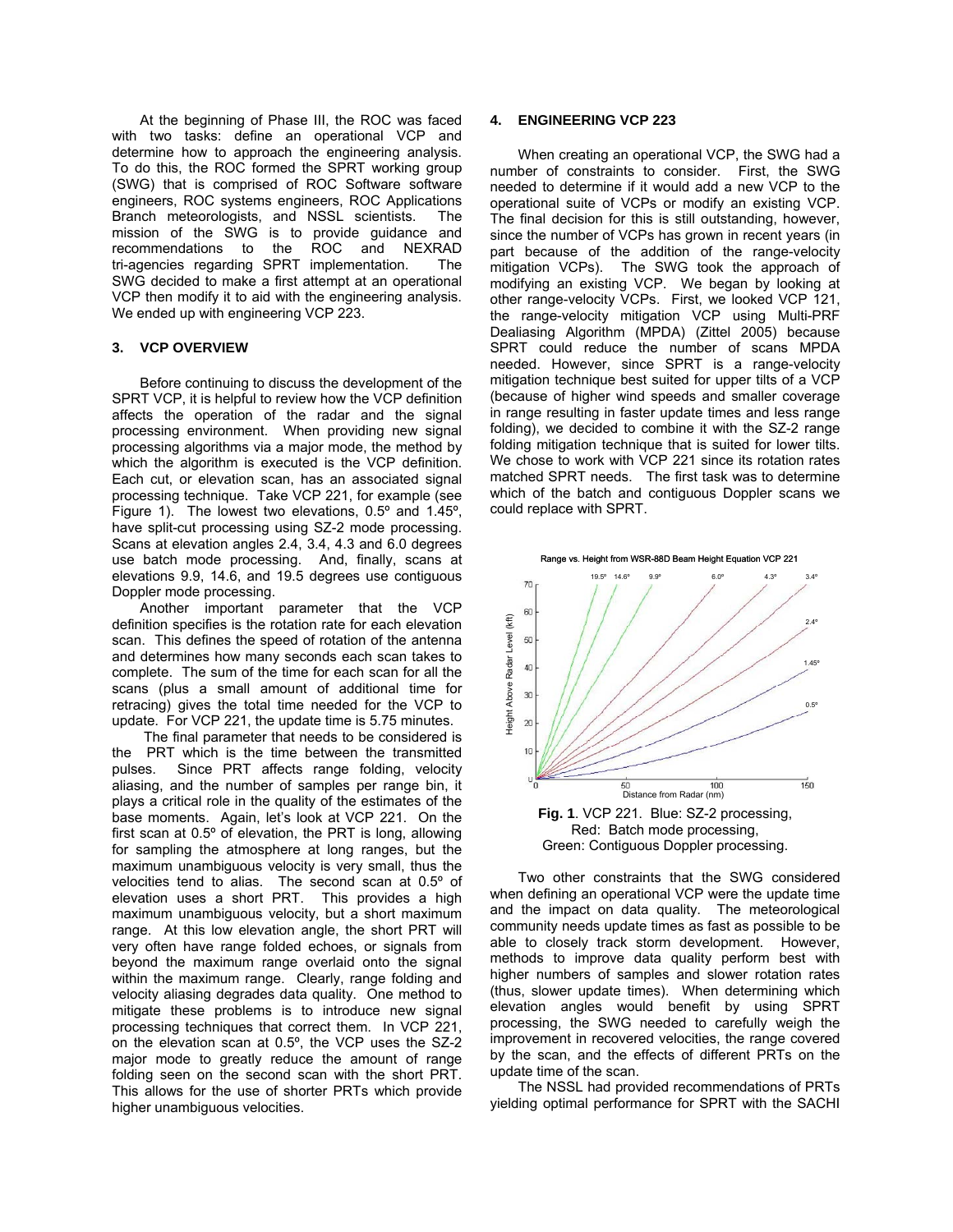filter at different elevation angles. Using this knowledge, the SWG carefully looked at VCP 221. The upper tilts are limited in range because they quickly reach the 70kft storm top limit. At elevations at and above 4.3º, it was straightforward to get the range coverage needed along with the significant improvement in maximum unambiguous velocity. The difficulty in determining optimal performance vs. minimal update time was at the lower elevations, 2.4º and 3.4º, which are scans that required a larger coverage in range and more clutter filtering. We chose the shortest possible PRT giving the best coverage coupled with a rotation rate that provided an adequate number of samples and kept the update time of the VCP the same as the update time of VCP 221. It is these middle tilts that especially benefit from engineering analysis. After making these modifications to VCP 221, the SWG had a draft of a possible operational VCP. For the sake of clarity during the engineering process, we named it VCP 222, (Figure 2). The next step is to determine if this draft VCP could be acceptable as an operational VCP.



To determine if VCP 222 would be a viable operational VCP, the SWG needed a way to compare it with the current operational VCP, VCP 221. Running VCP 221, then running VCP 222 would create too much of a time difference between scans at the same elevation angle, making the comparison between the two different types of processing inaccurate. The SWG decided to create an engineering test VCP by combining VCP 222 and VCP 221. The engineering VCP, referred to as VCP 223, provides multiple scans using different signal processing techniques at the same elevation angles to allow for an accurate comparison.

VCP 223, as illustrated in Figure 3, kept the SZ-2 processing for lower elevation scans at 0.5º and 1.45º. Since we knew that we would need data to test the SACHI filter as it is being developed, we wanted to be sure to get SPRT time series data that had strong clutter contamination. Therefore, we added another scan performing SPRT at elevation 1.45º while realizing that SPRT performance is not optimal at that elevation angle. For comparison purposes, we also added a batch scan at 1.45º elevation angle. At elevation angles 2.4º and 3.4º there are two scans at each elevation angle, a batch mode scan followed by a SPRT scan. In the interest of saving time, the next two elevation angles 4.3º and 6.0º are SPRT scans only. The 9.9º elevation is the first contiguous Doppler scan in the operational VCP 221. Therefore, in VCP 223, we again have two scans at the same elevation angle only this time it is a contiguous Doppler scan followed by a SPRT scan. The last two scans are SPRT only. The update time for VCP 223 is about 10 minutes, not good for operational use but best suited for providing some very good engineering data.





Black: SPRT processing. Lines close together indicate repeated scans at the same elevation with different processing.

#### **5. DATA COLLECTION**

Shortly after completing the definition of VCP 223, two weeks of time for SPRT testing became available on the ROC's test bed radar, KCRI, in Norman, Oklahoma. By rare coincidence, there were storms in the area during those two weeks. We were able to collect Level I (time series) and Level II data. The weather events varied from widespread convective cells to stratiform rain to light scattered storms. We also recorded and archived some clear air returns and several anomalously propagated clutter events.

One of the better data cases that illustrate the benefit of the engineering VCP 223 occurred on 21 July, 2009. A line of convective cells moved through central Oklahoma over KCRI. Figure 4 is an example of the data collected and shows the ability to compare different signal processing methods at the same elevation angle. Here we will only look at one scan, elevation angle 3.4º. The data from 06:12 Z is a good example because of the high-level winds and widespread rain. Figures 4a and 4b show the reflectivity from batch and SPRT, respectively. Because the weather is very similar for the two scans, when comparing them, the difference in reflectivity is more apparent. Notice the smoother look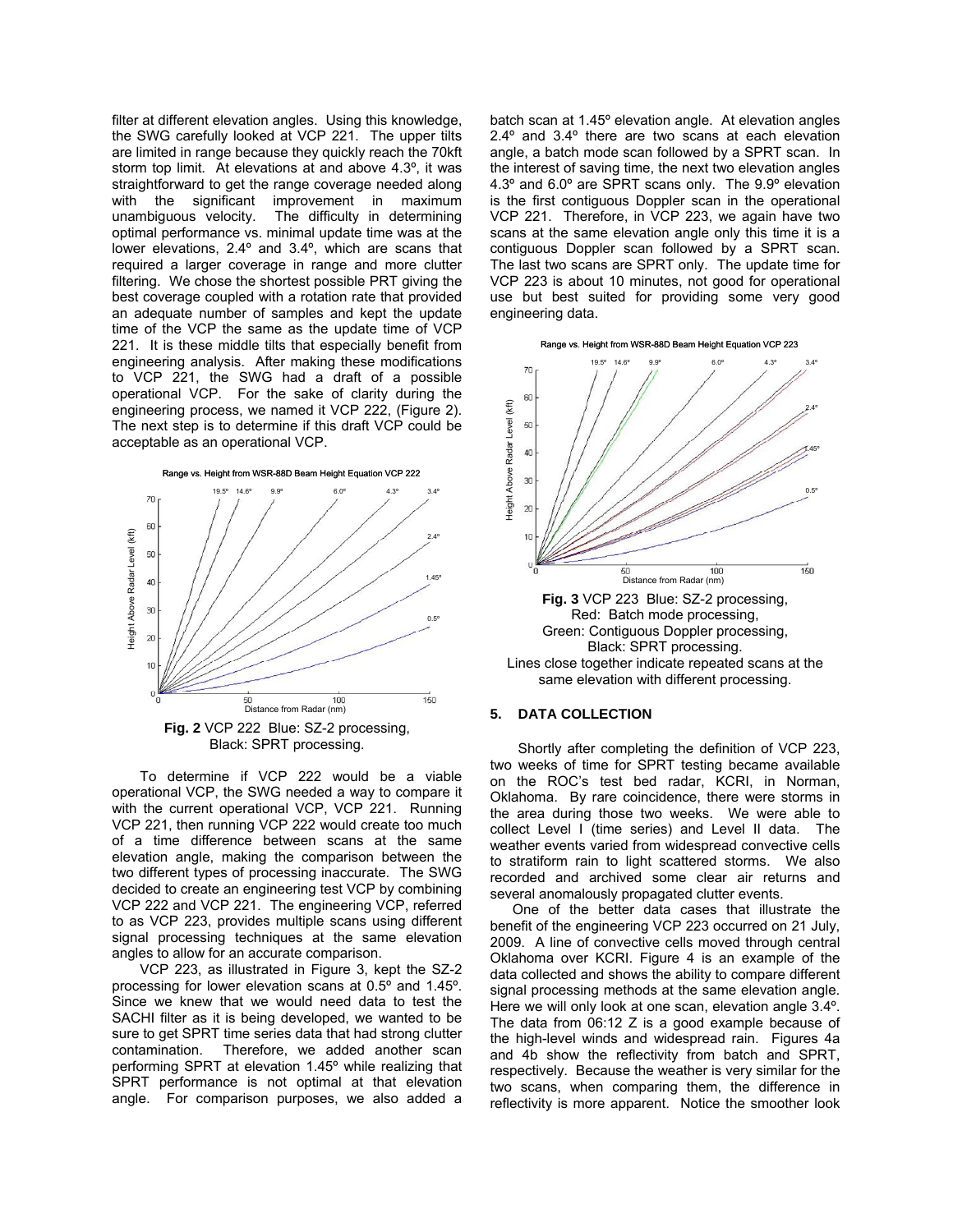to the SPRT data. This is because of lower errors of estimates since SPRT has more samples than the fewer number of long PRT samples used to generate the batch cut reflectivity. Figures 4c and 4d shows the velocity from batch and SPRT, respectively. Notice the reduction in obscured data due to range folding (flagged by purple). The SPRT processed cut has almost no obscured data (very little purple). In figure 4c, there is an area of outgoing (red) velocities in the field of incoming (green) velocities in the northwest quadrant of the batch mode scan. Since SPRT provides a higher unambiguous velocity, the velocities are not aliased on the SPRT scan, as seen in figure 4d. None of the velocity images have had the RPG's Velocity Dealiasing Algorithm (VDA) applied to clearly show SPRT's performance. The VDA will still be needed to dealias the occasion when SPRT dealiasing fails and aliasing that will occur when the velocity of the upper level winds exceed the SPRT unambiguous velocity.

# **6. CONCLUSIONS**

The ROC is proceeding through the three phases of implementing SPRT with the goal of having SPRT operational in 2012. At the junction of Phase II and Phase III, the need for Level I and Level II data for playback and analysis became apparent. The SWG built upon a proposed operational VCP, VCP 222, to develop a valuable engineering VCP, VCP 223. We had the good fortune to collect and archive a significant amount of precipitation data using VCP 223. This data will be use for future work including both engineering<br>and meteorological analysis. The meteorological and meteorological analysis. analysis examines the coverage, structure, and texture of the base moments while the engineering analysis verifies that the SPRT data meets requirements and provides an improvement in data quality over existing signal processing methods. This data provides a means to compare the operational performance of batch mode processing to the proposed improvements of SPRT processing. The analysis to be performed on this data will ensure that the data quality that the WSR-88D provides to the meteorological community is the best possible.

## **REFERENCES**

- Saxion, D., R. Rhoton, R. Ice, G. McGehee, D. Warde, O. Boydstun, W. Zittel, S. Torres, G. Meymaris, 2007: New Science for the WSR-88D. Implementing a Major Mode on the SIGMET RVP8. Preprints, *23rd International Conf. on IIPS,* San Antonio, TX, Amer. Meteor. Soc., Paper P2.9.
- Sirmans, D., D. Zrnić, and B. Bumgarner, 1976: Extension of maximum unambiguous Doppler velocity by use of two sampling rates. Preprints, *17th Conf. on Radar Meteorology*, Seattle, WA, Amer. Meteor. Soc., 23-28.
- Torres, S., D. Zittel, D. Saxion, 2009a: Update on Deployment of Staggered PRT for the NEXRAD Network. Preprints, *25th International Conf. on*

*IIPS,* Phoenix, AZ, Amer. Meteor. Soc., Paper 11B.2.

- -, and D. Warde, and D. Zrnić, 2009b: Signeal design and processing techniques for the WSR-88D ambiguity resolution―SPRT updates and generalized phase codes. National Severe Storms Laboratory Rep. Part 12, May 2009, pp. 155.
- Torres, S. M., Y. F. Dubel, and D. S. Zrnić, 2004: Design, implementation, and demonstration of a staggered PRT algorithm for the WSR-88D, *J. Atmos. Oceanic Technol.*, **21**, 1389-1399.
- Zittel, W.D., and T. Wiegman, 2005: VCP 121 and the multi-PRF dealiasing algorithm. *NEXRAD Now*, **14**, 9-15.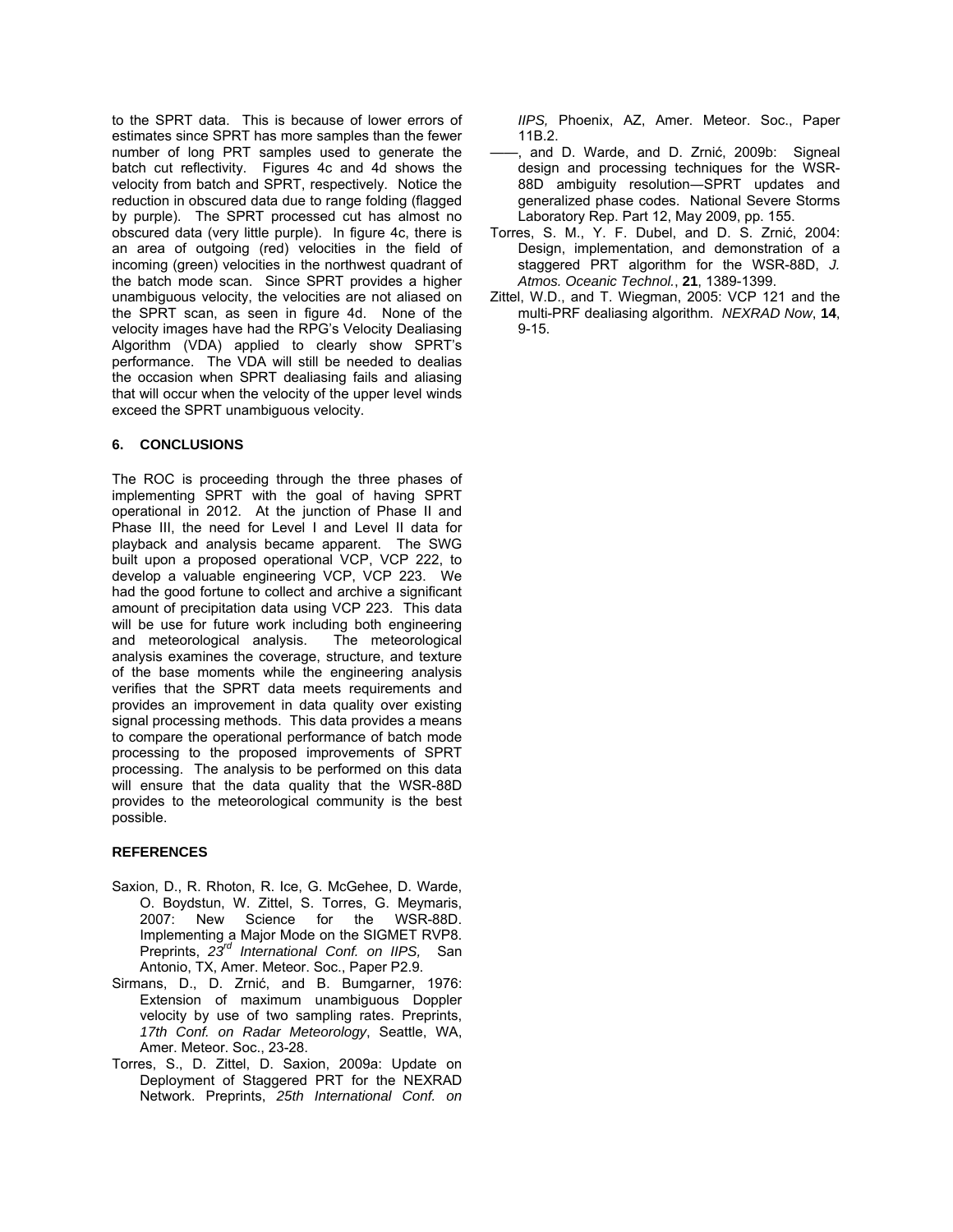

**Fig. 4a**. Reflectivity, batch processing - VCP 223, Elevation 3.4. Note the coarser texture of the field.



**Fig. 4b**. Reflectivity, SPRT processing VCP 223, Elevation 3.4. Note the smoothness of the field.